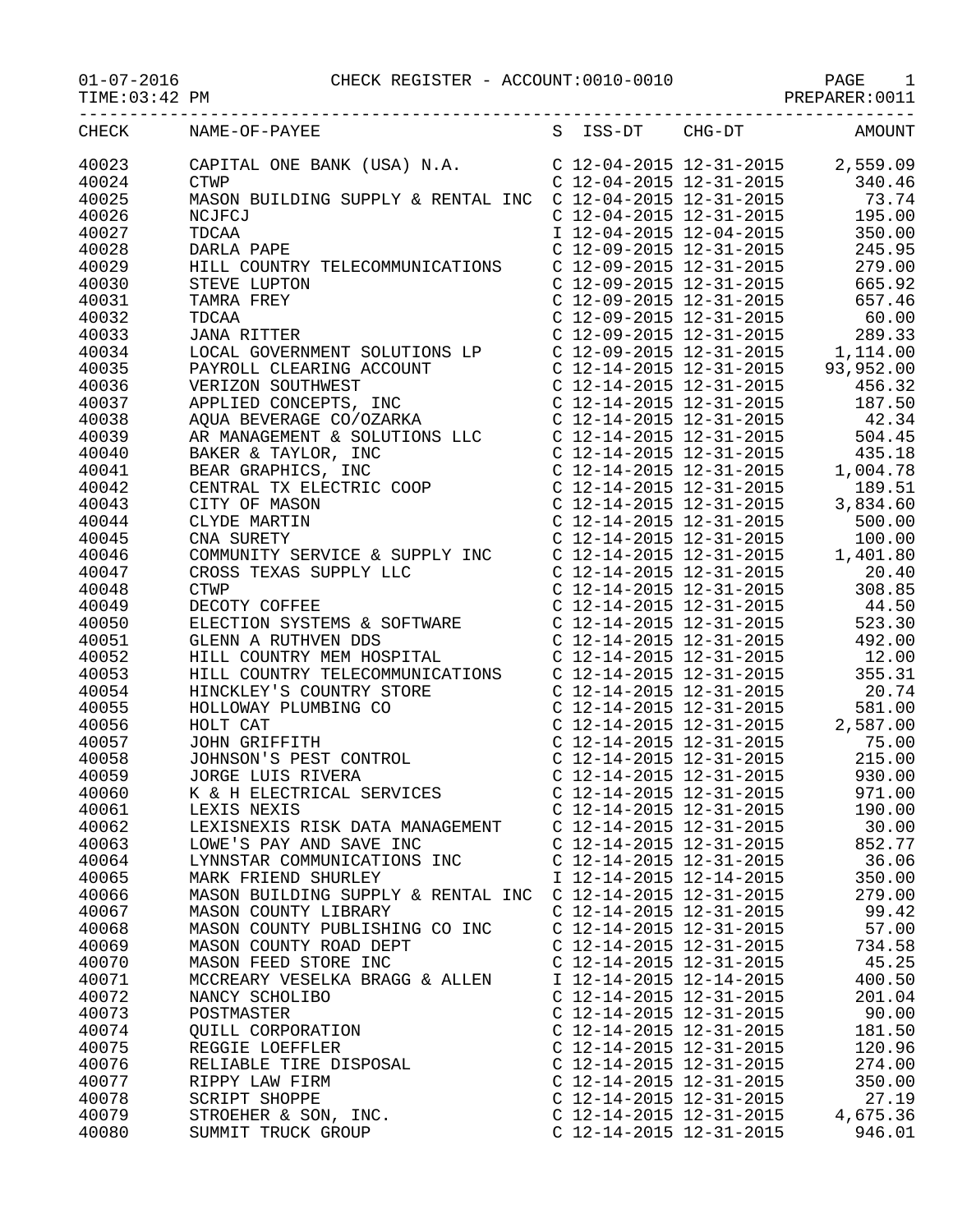01-07-2016 CHECK REGISTER - ACCOUNT:0010-0010 PAGE 2

-----------------------------------------------------------------------------------

|  | AUDAV DRATAMED | $\overline{ }$ |
|--|----------------|----------------|

TIME:03:42 PM PREPARER:0011

| CHECK | NAME-OF-PAYEE                                                                                                                                                                                                                                     | S ISS-DT                  | $CHG-DT$                                                                      | AMOUNT                           |
|-------|---------------------------------------------------------------------------------------------------------------------------------------------------------------------------------------------------------------------------------------------------|---------------------------|-------------------------------------------------------------------------------|----------------------------------|
| 40081 | THE LIBRARY STORE, INC.<br>THOMSON REUTERS - WEST<br>C 12-14-2015 12-31-2015<br>C 12-14-2015 12-31-2015<br>C 12-14-2015 12-31-2015<br>C 12-14-2015 12-31-2015<br>C 12-14-2015 12-31-2015<br>C 12-14-2015 12-31-2015<br>C 12-14-2015 12-31-2015    |                           |                                                                               |                                  |
| 40082 |                                                                                                                                                                                                                                                   |                           |                                                                               |                                  |
| 40083 |                                                                                                                                                                                                                                                   |                           |                                                                               |                                  |
| 40084 |                                                                                                                                                                                                                                                   |                           |                                                                               |                                  |
| 40085 |                                                                                                                                                                                                                                                   |                           |                                                                               |                                  |
| 40086 |                                                                                                                                                                                                                                                   |                           |                                                                               |                                  |
| 40087 |                                                                                                                                                                                                                                                   |                           | C 12-14-2015 12-31-2015                                                       | 398.49                           |
| 40088 |                                                                                                                                                                                                                                                   |                           |                                                                               | 177.05                           |
| 40089 |                                                                                                                                                                                                                                                   |                           | C 12-14-2015 12-31-2015<br>C 12-14-2015 12-31-2015<br>C 12-14-2015 12-31-2015 | 342.99                           |
| 40090 |                                                                                                                                                                                                                                                   |                           |                                                                               | 100.00                           |
| 40091 | USOXO<br>VERIZON<br>VERIZON SOUTHWEST<br>WATSON AUTO PARTS INC<br>WEBER CHEVRON<br>WEST CENTRAL WIRELESS<br>WTCJCA<br>XEROX CORPORATION<br>XEROX CORPORATION                                                                                      |                           | $C$ 12-14-2015 12-31-2015                                                     | 207.14                           |
| 40092 | MASON CNTY TAX ASSESSOR-COLLECTOR C 12-15-2015 12-31-2015                                                                                                                                                                                         |                           |                                                                               | 52.50                            |
| 40093 | ELI CASTILLO<br>CTWP C 12-18-2015 12-31-2015 1,280.00<br>CTWP C 12-22-2015 12-31-2015 316.06<br>LEXIS NEXIS C 12-22-2015 12-31-2015 316.06<br>FREDERICKSBURG FAMILY CLINIC I 12-22-2015 12-31-2015 156.00<br>FRONTERA HEATHCARE NETWORK           |                           |                                                                               | C 12-18-2015 12-31-2015 1,280.00 |
| 40094 |                                                                                                                                                                                                                                                   |                           |                                                                               |                                  |
| 40095 |                                                                                                                                                                                                                                                   |                           |                                                                               |                                  |
| 40096 |                                                                                                                                                                                                                                                   |                           |                                                                               |                                  |
| 40097 |                                                                                                                                                                                                                                                   |                           |                                                                               |                                  |
| 40098 |                                                                                                                                                                                                                                                   |                           |                                                                               |                                  |
| 40099 |                                                                                                                                                                                                                                                   |                           |                                                                               |                                  |
| 40100 |                                                                                                                                                                                                                                                   |                           |                                                                               |                                  |
| 40101 | C 12-22-2015 12-31-2015<br>72 DEGREES AIR CONDITIONING HEATING C 12-22-2015 12-31-2015<br>72 DEGREES AIR CONDITIONING HEATING C 12-22-2015 12-31-2015<br>AR MANAGEMENT & SOLUTIONS LLC<br>C 12-22-2015 12-31-2015<br>C 12-22-2015 12-31-          |                           |                                                                               |                                  |
| 40102 |                                                                                                                                                                                                                                                   |                           |                                                                               |                                  |
| 40103 |                                                                                                                                                                                                                                                   |                           |                                                                               |                                  |
| 40104 | CATERPILLAR FINANCIAL SERVICES CORP C 12-22-2015 12-31-2015                                                                                                                                                                                       |                           |                                                                               | 3,619.65                         |
| 40105 |                                                                                                                                                                                                                                                   |                           |                                                                               |                                  |
| 40106 |                                                                                                                                                                                                                                                   |                           |                                                                               |                                  |
| 40107 |                                                                                                                                                                                                                                                   |                           |                                                                               |                                  |
| 40108 |                                                                                                                                                                                                                                                   |                           |                                                                               |                                  |
| 40109 |                                                                                                                                                                                                                                                   |                           |                                                                               |                                  |
| 40110 |                                                                                                                                                                                                                                                   |                           |                                                                               |                                  |
| 40111 |                                                                                                                                                                                                                                                   |                           |                                                                               |                                  |
| 40112 |                                                                                                                                                                                                                                                   |                           |                                                                               |                                  |
| 40113 |                                                                                                                                                                                                                                                   |                           |                                                                               |                                  |
| 40114 |                                                                                                                                                                                                                                                   |                           |                                                                               |                                  |
| 40115 |                                                                                                                                                                                                                                                   |                           |                                                                               |                                  |
| 40116 | MASON BUILDING SUPPLY & RENTAL INC C 12-22-2015 12-31-2015<br>MASON SHORT STOP C 12-22-2015 12-31-2015<br>OVERDRIVE INC C 12-22-2015 12-31-2015<br>C 12-22-2015 12-31-2015 613.69<br>PAM BEAM C C 12-22-2015 12-31-2015 120.00<br>$\overline{OP}$ |                           |                                                                               |                                  |
| 40117 |                                                                                                                                                                                                                                                   |                           |                                                                               |                                  |
| 40118 |                                                                                                                                                                                                                                                   |                           |                                                                               |                                  |
| 40119 | PETROLEUM SOLUTIONS INC                                                                                                                                                                                                                           |                           | C 12-22-2015 12-31-2015                                                       | 682.50                           |
| 40120 | PITNEY BOWES                                                                                                                                                                                                                                      | I 12-22-2015 12-22-2015   |                                                                               | 162.24                           |
| 40121 | REBEKAH WHITWORTH                                                                                                                                                                                                                                 | I 12-22-2015 12-22-2015   |                                                                               | 459.07                           |
| 40122 | RESERVE ACCOUNT                                                                                                                                                                                                                                   | C 12-22-2015 12-31-2015   |                                                                               | 2,000.00                         |
| 40123 | SHELL FLEET PLUS                                                                                                                                                                                                                                  | C 12-22-2015 12-31-2015   |                                                                               | 31.80                            |
| 40124 | UNITED RENTALS (NORTH AMERICA) INC                                                                                                                                                                                                                | $C$ 12-22-2015 12-31-2015 |                                                                               | 3,248.88                         |
| 40125 | VERIZON SOUTHWEST                                                                                                                                                                                                                                 | I 12-22-2015 12-22-2015   |                                                                               | 121.08                           |
| 40126 | WAYNE HOFMANN                                                                                                                                                                                                                                     | C 12-22-2015 12-31-2015   |                                                                               | 132.00                           |
| 40127 | WEST CENTRAL WIRELESS                                                                                                                                                                                                                             | C 12-22-2015 12-31-2015   |                                                                               | 67.00                            |
| 40128 | WEST TEXAS HISTORICAL ASSOC                                                                                                                                                                                                                       | I 12-22-2015 12-22-2015   |                                                                               | 25.00                            |
| 40129 | WILL FREY                                                                                                                                                                                                                                         | C 12-22-2015 12-31-2015   |                                                                               | 132.16                           |
| 40130 | ZESCH & PICKETT                                                                                                                                                                                                                                   | I 12-22-2015 12-22-2015   |                                                                               | 315.00                           |

40131 ADRIAN JONES I 12-23-2015 12-23-2015 5.00 40132 TOM GREEN COUNTY SHERIFF'S OFFICE I 12-23-2015 12-23-2015 2,000.00 40133 FIRST UNITED METHODIST CHURCH I 12-28-2015 12-28-2015 175.00 40134 BAKER & TAYLOR, INC I 12-28-2015 12-28-2015 639.65 40135 CAPITAL ONE BANK (USA) N.A. I 12-28-2015 12-28-2015 7,022.17 40134 BANER & IAILOR, INC.<br>40135 CAPITAL ONE BANK (USA) N.A. I 12-28-2015 12-28-2015 7,022.17<br>40136 DEMCO I 12-28-2015 12-28-2015 148.85<br>40137 FIRST UNITED METHODIST CHURCH I 12-28-2015 12-28-2015 50.00 40137 FIRST UNITED METHODIST CHURCH 12-28-2015 12-28-2015 50.00<br>40138 HI-LINE 6 12-28-2015 12-31-2015 284.16

C 12-28-2015 12-31-2015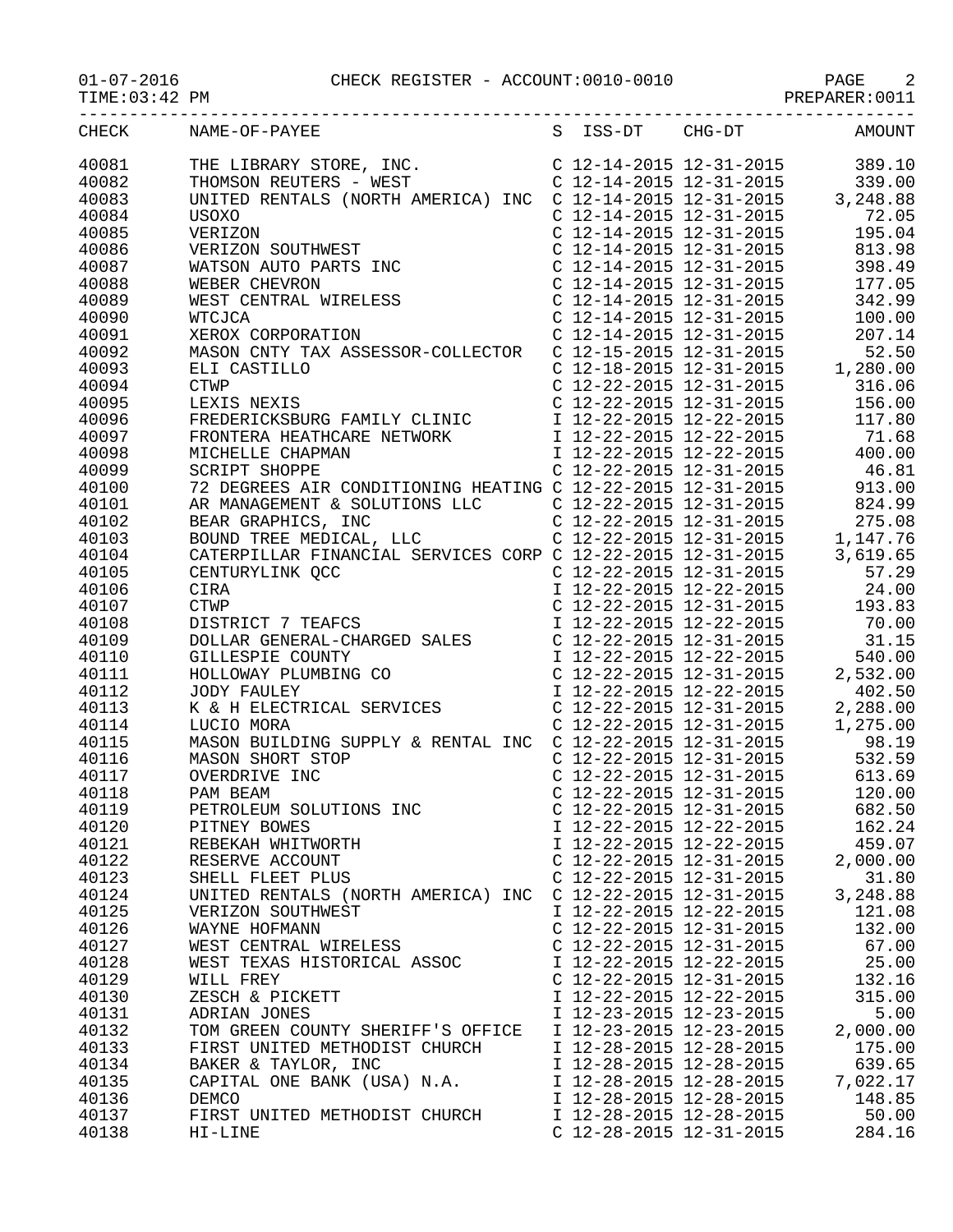## 01-07-2016 CHECK REGISTER - ACCOUNT:0010-0010 PAGE 3

 $TIME:03:42 PM$ 

|       | CHECK NAME-OF-PAYEE                                                                                                                                                                                                                                         |  | S ISS-DT CHG-DT AMOUNT              |
|-------|-------------------------------------------------------------------------------------------------------------------------------------------------------------------------------------------------------------------------------------------------------------|--|-------------------------------------|
| 40139 | 1,485.00<br>OVERDRIVE INC<br>WILD THINGS ZOOFARI<br>PAYROLL CLEARING ACCOUNT<br>THERE ACCOUNT<br>THERE ACCOUNT<br>THERE ACCOUNT<br>THERE ACCOUNT<br>THERE ACCOUNT<br>THERE ACCOUNT<br>THERE ACCOUNT<br>THERE ACCOUNT<br>THERE ACCOUNT<br>THERE ACCOUNT<br>  |  |                                     |
| 40140 |                                                                                                                                                                                                                                                             |  |                                     |
| 40141 |                                                                                                                                                                                                                                                             |  |                                     |
| 40142 |                                                                                                                                                                                                                                                             |  |                                     |
| 40143 |                                                                                                                                                                                                                                                             |  |                                     |
| 40144 | FAIROLL CLEARING ACCOUNT<br>TCEQ<br>TCEQ<br>EXEMPSEPOWER<br>EURING HOSEPOWER<br>ISO, 000.03.33<br>DERIDGESTONE HOSEPOWER<br>ISO, 000.03.33<br>ISO, 000.00<br>ISO, 000.00<br>ISO, 000.00<br>ISO, 000.00<br>ISO, 000.00<br>ISO, 000.00<br>ISO, 000.00<br>ISO, |  |                                     |
| 40145 |                                                                                                                                                                                                                                                             |  |                                     |
| 40146 |                                                                                                                                                                                                                                                             |  |                                     |
| 40147 |                                                                                                                                                                                                                                                             |  |                                     |
| 40148 |                                                                                                                                                                                                                                                             |  |                                     |
| 40149 | MASON COUNTY DEBT SERVICE<br>C 12-30-2015 12-31-2015 18,000.00                                                                                                                                                                                              |  |                                     |
| 40150 |                                                                                                                                                                                                                                                             |  |                                     |
| 40151 | MASON COUNTY DEBI SERVICE<br>MASON COUNTY ROAD DEPT<br>C 12-30-2015 12-31-2015<br>C 12-30-2015 12-31-2015<br>TCEQ<br>THOMAS R STARKS<br>THOMAS R STARKS<br>C 12-30-2015 12-30-2015<br>TCEQ<br>I 12-30-2015 12-31-2015<br>C 12-30-2015 12-31-2015<br>        |  |                                     |
| 40152 |                                                                                                                                                                                                                                                             |  |                                     |
| 40153 |                                                                                                                                                                                                                                                             |  |                                     |
| 40154 |                                                                                                                                                                                                                                                             |  |                                     |
| 40155 |                                                                                                                                                                                                                                                             |  |                                     |
| 40156 |                                                                                                                                                                                                                                                             |  |                                     |
| 40157 |                                                                                                                                                                                                                                                             |  |                                     |
| 40158 |                                                                                                                                                                                                                                                             |  |                                     |
| 40159 | BLUEBONNET CASA<br>CVC/STATE COMPTROLLER                                                                                                                                                                                                                    |  | I 12-31-2015 12-31-2015 575.00      |
| 40160 |                                                                                                                                                                                                                                                             |  | C $12-31-2015$ $12-31-2015$ $10.00$ |
| 40161 | HILL COUNTRY CHILDREN'S ADVOCACY CT I 12-31-2015 12-31-2015 245.00                                                                                                                                                                                          |  |                                     |
| 40162 | MASON COUNTY<br>MASON COUNTY CHILD WELFARE BOARD<br>MASON COUNTY CHILD WELFARE BOARD<br>MASON SENIOR NUTRITION CENTER<br>T 12-31-2015 12-31-2015<br>1,170.00<br>MASON SENIOR NUTRITION CENTER<br>T 12-31-2015 12-31-2015<br>1,170.00<br>MERICAN             |  |                                     |
| 40163 |                                                                                                                                                                                                                                                             |  |                                     |
| 40164 |                                                                                                                                                                                                                                                             |  |                                     |
| 40165 |                                                                                                                                                                                                                                                             |  |                                     |
| 40166 |                                                                                                                                                                                                                                                             |  |                                     |
| 40167 |                                                                                                                                                                                                                                                             |  |                                     |
| 40168 |                                                                                                                                                                                                                                                             |  |                                     |
| 40169 | BURNET COUNTY TREASURER<br>CASHIER - TDCJ<br>CITY OF MASON TO 1-05-2016 01-05-2016 550.00                                                                                                                                                                   |  |                                     |
| 40170 | CASHIER - TDCJ                                                                                                                                                                                                                                              |  |                                     |
| 40171 |                                                                                                                                                                                                                                                             |  |                                     |

| 40158 | LYNNSTAR COMMUNICATIONS INC                                 | I 12-30-2015 12-30-2015 |                                                    | 46.06    |
|-------|-------------------------------------------------------------|-------------------------|----------------------------------------------------|----------|
| 40159 | BLUEBONNET CASA                                             |                         | I 12-31-2015 12-31-2015                            | 575.00   |
| 40160 | CVC/STATE COMPTROLLER<br>CVC/STATE COMPTROLLER              |                         | $C$ 12-31-2015 12-31-2015                          | 10.00    |
| 40161 | HILL COUNTRY CHILDREN'S ADVOCACY CT I 12-31-2015 12-31-2015 |                         |                                                    | 245.00   |
| 40162 | MASON COUNTY                                                |                         | $C$ 12-31-2015 12-31-2015                          | 340.00   |
| 40163 | MASON COUNTY CHILD WELFARE BOARD                            |                         | I 12-31-2015 12-31-2015                            | 1,170.00 |
| 40164 | MASON SENIOR NUTRITION CENTER                               |                         | I 12-31-2015 12-31-2015                            | 650.00   |
| 40165 | VERIZON SOUTHWEST                                           |                         | I 01-05-2016 01-05-2016                            | 446.01   |
| 40166 | ABILENE MAINTENANCE SUPPLY                                  |                         | I 01-05-2016 01-05-2016                            | 209.00   |
| 40167 | AMERICAN TIRE DISTRIBUTORS                                  |                         | I 01-05-2016 01-05-2016                            | 1,112.24 |
| 40168 | BEAR GRAPHICS, INC                                          |                         | I 01-05-2016 01-05-2016                            | 514.03   |
| 40169 | BEAR GRAPHICS, INC<br>BURNET COUNTY TREASURER               |                         | I 01-05-2016 01-05-2016                            | 396.61   |
| 40170 | CASHIER - TDCJ                                              |                         | I 01-05-2016 01-05-2016                            | 550.00   |
| 40171 | CITY OF MASON                                               |                         |                                                    | 3,796.20 |
| 40172 | CLAY LINDSAY                                                |                         | I 01-05-2016 01-05-2016<br>I 01-05-2016 01-05-2016 | 3,264.96 |
| 40173 | COMMUNITY SERVICE & SUPPLY INC                              |                         | I 01-05-2016 01-05-2016                            | 828.85   |
| 40174 | CONNELL & ASSOCIATES LLC                                    |                         | I 01-05-2016 01-05-2016                            | 225.00   |
| 40175 | CROSS TEXAS SUPPLY LLC                                      |                         | I 01-05-2016 01-05-2016                            | 67.46    |
| 40176 | <b>CTWP</b>                                                 |                         | I 01-05-2016 01-05-2016                            | 319.73   |
| 40177 | DECOTY COFFEE                                               |                         | I 01-05-2016 01-05-2016                            | 79.50    |
| 40178 | DIPSTICKS TIRE & LUBE                                       |                         | I 01-05-2016 01-05-2016                            | 173.00   |
| 40179 | INTERSTATE BATTERY SYSTEMS METRO-AU I 01-05-2016 01-05-2016 |                         |                                                    | 436.72   |
| 40180 | JOHNSON'S PEST CONTROL                                      |                         | I 01-05-2016 01-05-2016                            | 30.00    |
| 40181 | LAW ENFORCEMENT SYSTEMS INC                                 |                         | I 01-05-2016 01-05-2016                            | 285.00   |
| 40182 | MASON COUNTY PUBLISHING CO INC                              | I 01-05-2016 01-05-2016 |                                                    | 420.00   |
| 40183 | MASON COUNTY ROAD DEPT                                      | I 01-05-2016 01-05-2016 |                                                    | 1,404.30 |
| 40184 | MASON FEED STORE INC                                        | I 01-05-2016 01-05-2016 |                                                    | 121.80   |
| 40185 | MCCREARY VESELKA BRAGG & ALLEN                              | I 01-05-2016 01-05-2016 |                                                    | 327.00   |
| 40186 | <b>SCRIPT SHOPPE</b>                                        | I 01-05-2016 01-05-2016 |                                                    | 17.00    |
| 40187 | SUMMIT TRUCK GROUP                                          | I 01-05-2016 01-05-2016 |                                                    | 244.65   |
| 40188 | VERIZON SOUTHWEST                                           | I 01-05-2016 01-05-2016 |                                                    | 468.86   |
| 40189 | WATSON AUTO PARTS INC<br>WEBER CHEVRON<br>VERTZON SOUTHWEST | I 01-05-2016 01-05-2016 |                                                    | 478.61   |
| 40190 |                                                             |                         | I 01-05-2016 01-05-2016                            | 79.00    |
| 40191 | VERIZON SOUTHWEST                                           |                         | I 01-06-2016 01-06-2016                            | 554.52   |
| 40192 | CENTRAL TX ELECTRIC COOP                                    |                         | I 01-06-2016 01-06-2016                            | 304.01   |
| 40193 | PITNEY BOWES                                                |                         | I 01-06-2016 01-06-2016                            | 208.99   |
| 40194 | STROEHER & SON, INC.                                        |                         | I 01-06-2016 01-06-2016                            | 4,363.76 |
| 40195 | MID-TEX PARTS & SALES                                       | I 01-07-2016 01-07-2016 |                                                    | 1,963.80 |
|       |                                                             |                         |                                                    |          |